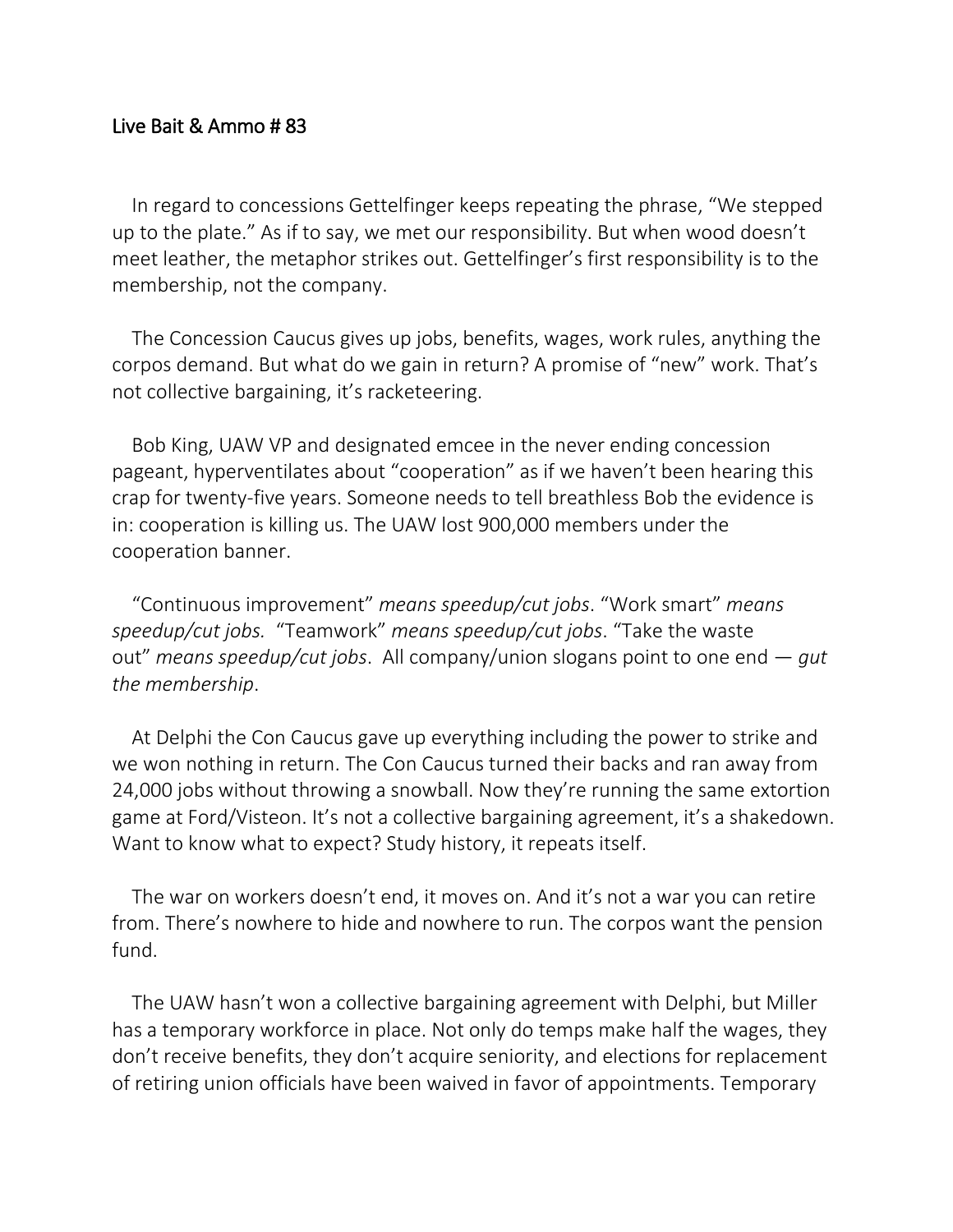workers are essentially non union. The only difference is they have to pay union dues. How long before temps at Delphi decertify the UAW?

Con Caucus supporters argue the contract has not been broken, but the predominance of temps belies the contention. Delphi has replaced 80% of the workforce and by year's end there won't be a trace of the old guard left. Not enough to count anyway. Con Caucus supporters argue they won UAW members an early retirement from a bankrupt company with an underfunded pension. What the hell is that worth?

Gettelfinger said that the SAP [Special Attrition Program] helped to get Delphi "where they need to be." But what about where we need to be? Miller hasn't given the UAW anything. Gettelfinger blames it on "greed." Where has the Finger been for the last twenty-five years? Did he expect cooperation? He gave GM and Ford health care concessions and they responded with plant closings. The Con Caucus conceded hard won work rules at several Daimler-Chrysler Locals but the company stated bluntly the unorganized Mercedes plant in Alabama isn't interested in "neutrality". The message is clear: corporations are in no mood for cooperation, they are on the offensive.

What does the Con Caucus ever get in return for concessions? Buy offs. Plant closings. Downsizing.

In each Local where the Con Caucus whipsawed concessions on work rules the trade off was the promise of "new" work. The biggest concession is license for non union workers to enter the plant and perform jobs that formerly belonged to the bargaining unit. The Con Caucus has essentially traded the closed shop for an open shop on the promise of "new" work. There's nothing new about the corporate agenda. I can lay it out in three words. Break the union.

## How many more cuts can we take?

The word decimate derives from the Latin word decimare which means to select by lot and kill every tenth soldier in the legion. Romans used the practice to quell rebellion. Competitive Operating Agreements adopt a similar style of decimation, less bloody per se, but more efficient as the unlucky ten percenters are replaced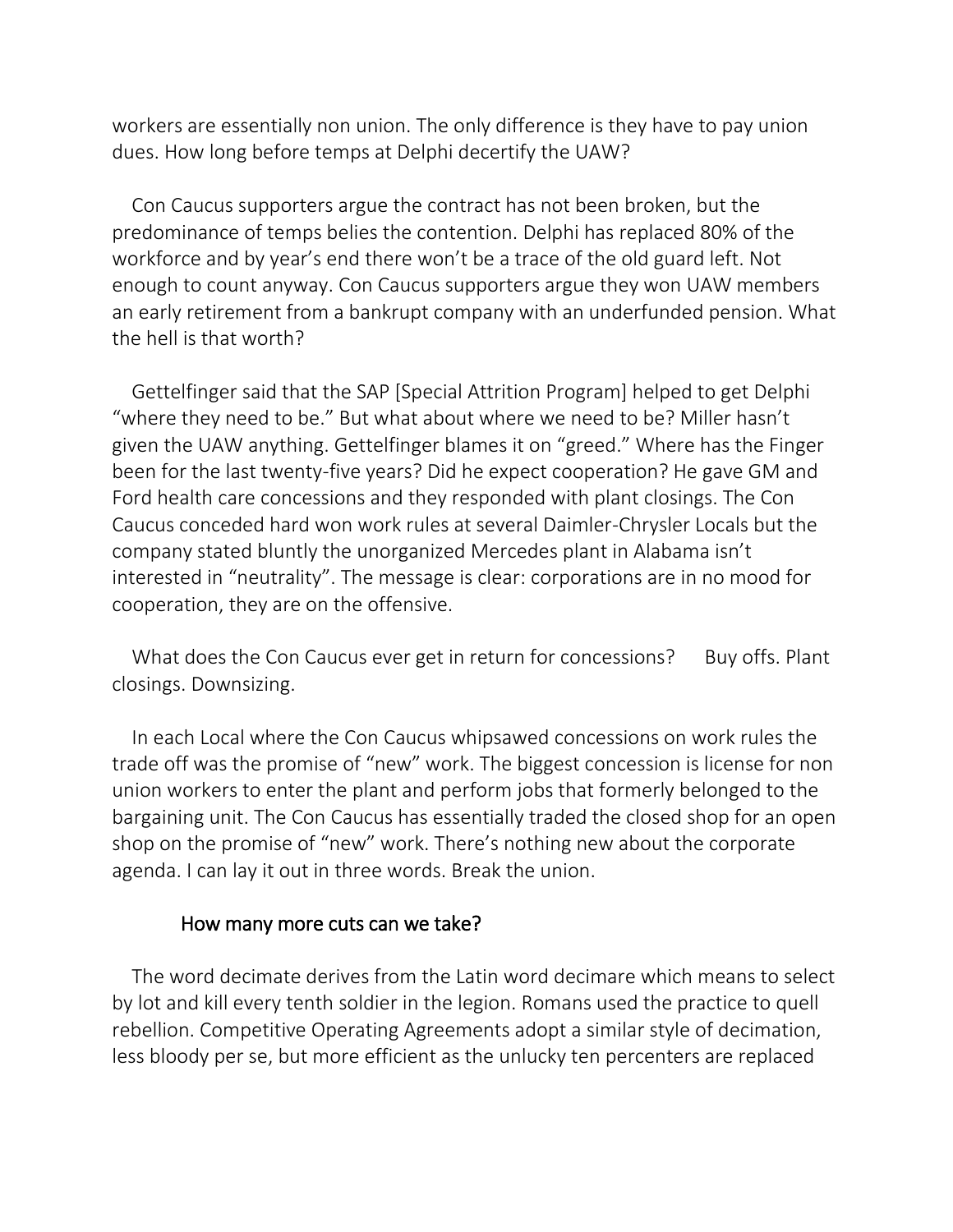with non union labor. The Con Caucus supports this policy of terror as a method of keeping the troops in order. But the program doesn't work on everyone.

Squeamish obeisance is for people who are afraid of hell. Organized resistance is for people who have already been there. Thousands of Delphi workers are transferring into GM plants and they are loaded for bear. GM dumped all our pension credits into Delphi and then bankrupted the company by forcing them to sell parts below cost. We have anger to spare.

The Delphi transfers at the new GM assembly plant in Lansing, Michigan aren't impressed with the non expiring living agreement that passes for a contract in the era of Continuous Concessions. They're expected to be team members first and union members second. Their seniority is worthless. They cannot exercise shift preference or transfer rights for sixteen months. They're treated like temps. All the best jobs and appointments were assigned to homies, many of whom have lower seniority. Team leaders, a peculiar species who go both ways, are selected by management to monitor fellow workers, give directions, and report back to management. A new NLRB ruling defines such operatives as supervisors. Transfers can't even run for union office for a year per Local By-Law. The divide and conquer tactics of the UAW Cooperation Team aren't restricted to relations between transfers and homies.

Transfers to Lansing from the Delphi plants in Saginaw were given relocation allowance, but transfers from Coopersville, Grand Rapids, and Flint were arbitrarily denied relocation allowance. Coopersville is further from Lansing than Saginaw. Why weren't they all eligible for relocation allowance? Because the Con Caucus wanted to help the company more than the dislocated workers.

Unequal treatment without reasonable cause constitutes discrimination and members are justifiably upset. In typical Con Caucus fashion, the Bargaining Chair, Steve Bramos, threw gasoline on the fire. He told them they're lucky to have a job — a good indication of the sort of representation they can expect.

I transferred to a GM SPO [Special Parts Operation] in Lansing. In orientation we Delphi transfers were informed of how cooperative union and management were in Lansing. The first day on the shopfloor our supervisor introduced herself by saying, "I'm a bitch. You don't have to like me, but you will respect me." Her lack of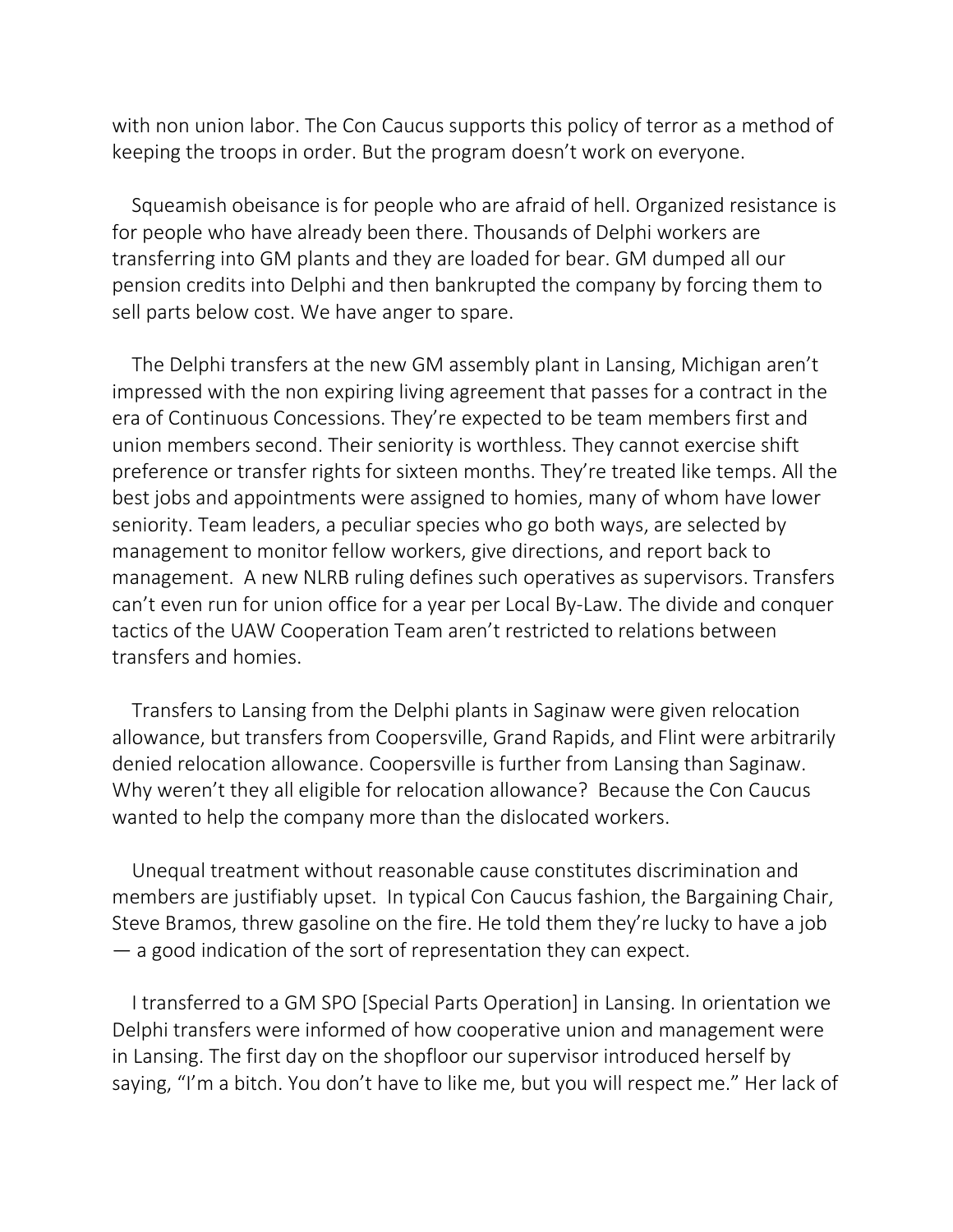self respect is her own business, but I have to wonder if this bald attempt at intimidation is what passes for union/management cooperation in Lansing.

## Can the trend be halted in 2007?

The Concession train stopped dead in its tracks at Chrysler not because Gettelfinger didn't want to give Chrysler concessions on health care, but because he knew the rank & file wouldn't ratify it. Health care concessions were ratified by less than one percent at Ford and Gettelfinger knew it wouldn't pass at Chrysler. Daimler/Chrysler CEO, Dieter Zetsche, contends the UAW's resistance is "irrational" but workers in Germany have national health care. Why doesn't Zetsche state the obvious? Health care policy in the US is "irrational" and that coupled with a counterproductive trade policy is costing us jobs.

2007 contract negotiations at the Big Three are already underway. The corpos are mounting their campaign and SOS would be wise to do the same.

According to Bloomberg News, "Troy Clarke, head of GM's North America, said in an interview last week that he's already begun preliminary talks with the UAW on the new contract. GM's higher costs, he said, don't mean that labor strife is inevitable in 2007. 'We got where we are together and we'll get to the future together,' Clarke said. 'That's the spirit we enter into this with.'" [Japanese Earned \$2,400 More Per Car Than U.S. Rivals: Bloomberg News, 10-2-06]

The study cited in the Bloomberg article is to meant to convince us that concessions are inevitable, but Sam Gindin, a Canadian economist and union advocate, pointed out in an e-mail that the study indicates the Japanese advantage of \$2,400 includes \$1,400 in healthcare and \$1,054 per the exchange rate (45% of Toyota vehicles sold in the US are imports). In other words, a rational health care policy and a reasonable exchange rate would level the playing field. No amount of concessions by labor will ever resolve the health care crisis or the trade imbalance. The game is rigged.

Each concession we make helps to prop up and perpetuate the irrational system. Every time Gettelfinger backs away from another showdown we're that much deeper in the hole. Cooperation with management and competition with other workers is nonsense from a true union perspective.